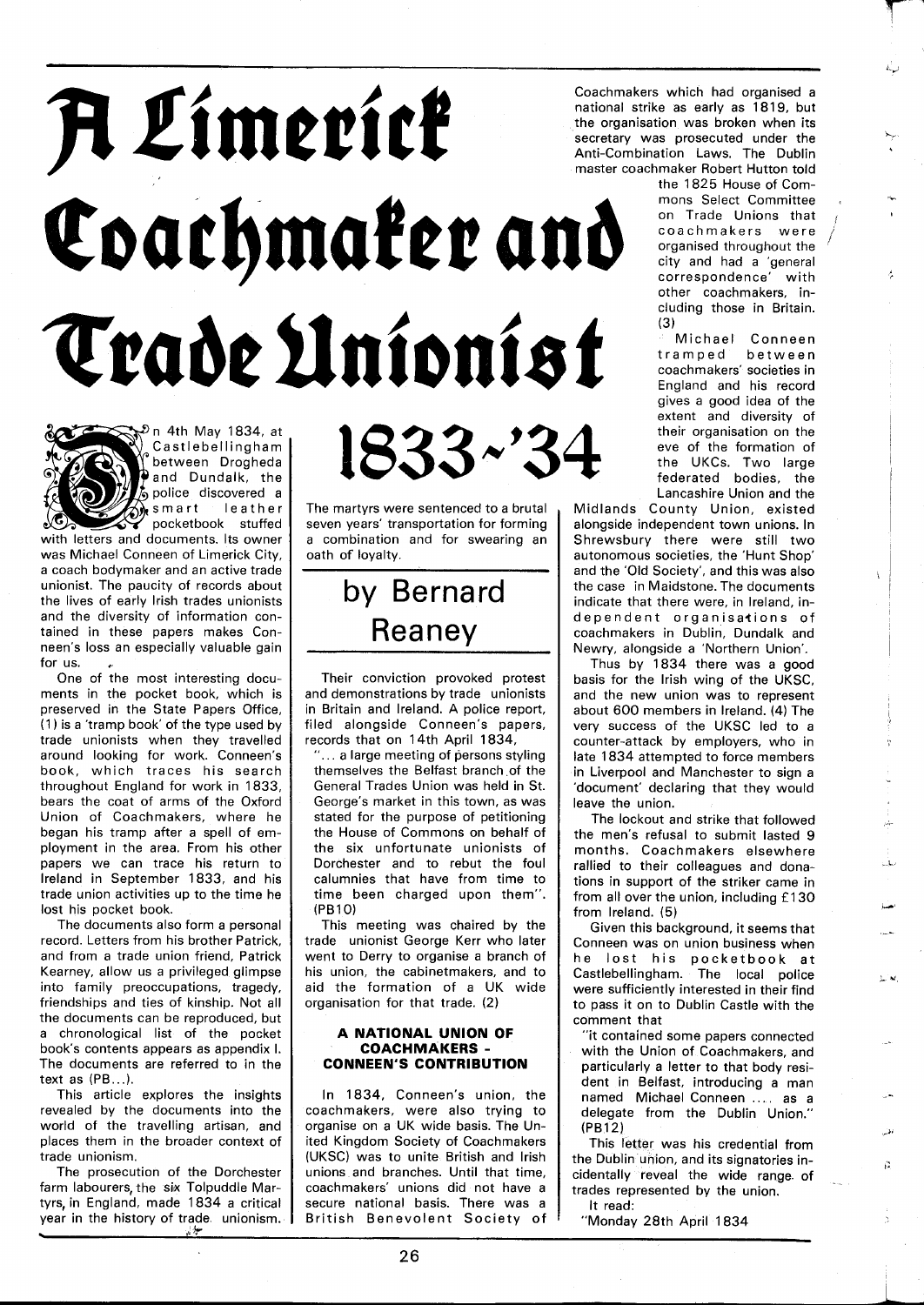وبخ ONFORD UNION COACH MAKERS The is to bothy that the bearer of this bortificate Michael Canneen is by Trade a Touch the Trade as one worthy of Signed and sailed in thulf of the Th Gosford Decidarys To present imposition by persons pertending to be Coach Mahers we bave . To religie name but thase who can produce a printed Certificate &<br>re belonging to the Irade : which will be of no use six months after date . bo can produce a printed Certificate signed 松川 C. M. This Gertificate to be given up, when the bearer gets emplo

The tramp book: the front page showing the Oxford Union of Coachmakers' **arms. (See Appendix 1, 3).** 

To the Coachmakers of the Northern Union Belfast Gent.

The Bearer of this, we the undermentioned names have sent to you as a delegate to transact our Business according to the letters we have already sent you, as we never received any answer.

Thos. Conway Wheeler James Marriott do James (?) Treeman (axle-tree maker) John Griffiths Painter William Butterby do William Roberts do William lngham Smith Robt. McGrath Painter Michael Conneen Body Maker **,.** and bearer of this Mr Walter Fitzwilliam Trimmer Secretary". (PB11) **A** further indication of Conneen's in-

volvement in inter-union negotiations is an earlier letter to him from Thomas Keogh of the Neyry coachmakers,

reporting that this society was on the point of joining the Northern Union. (PB7) The record tells us no more of Conneen's wider union activities and we can only speculate about his involvement in the general political protests of the period immediately after the transportation of the Dorchester labourers.

# **TRAMPING**

Tramping was a system which enabled members of a trade union to move in search of work between towns in which the society had branches or friendly contacts. Members were relieved on their journey, usually with a small sum of money and perhaps a meal and a bed. The skilled trades had long used this method of adjusting to seasonal and irregular employment and as a form of strike relief. The system probably pre-dates recognisable trade unionism. (6)

The House of Commoms Select Committee on Artisans and Machinery heard evidence in 1824 that the tramping system was well established between lrish and British unions.

Conneen's tramping record shows that even before the formation of a UK union of coachmakers, a national fraternity of mutual support between town and district societies existed. Tramping members were clearly an important link between the autonomous unions before national unionism, and helped to strengthen and spread organisation in the trade.

Tramping might involve walking long distances - perhaps as much as 1000 miles including one or more crossings of the lrish sea. Leeson records that the various tramping unions at this time had 700 sympathetic pubs in 135 towns among their stops. At least one of Conneen's stops was a pub - the Robin Hood in Southampton. (7)

Conneen himself covered something over 600 miles during his six weeks tramp. It may be that he was able to hitch some rides, and probably his contacts among coachdrivers made this easier. His mail was carried by a friendly coachdriver, as indicated by one letter in the collection. (PB6) The record of John Flood of Belfast, which Conneen was carrying with him enables us to add Bath, Alveston, Stroud, Tewkesbury, Wigan and

**The first (Oxford) and last (Liverpool) entries in the tramp book (See Appendix 1. 3).** 

Releved by the oxford Union<br>Crach Wakers with 216 July<br>creasurer f Wing an cashire thulor Sweeter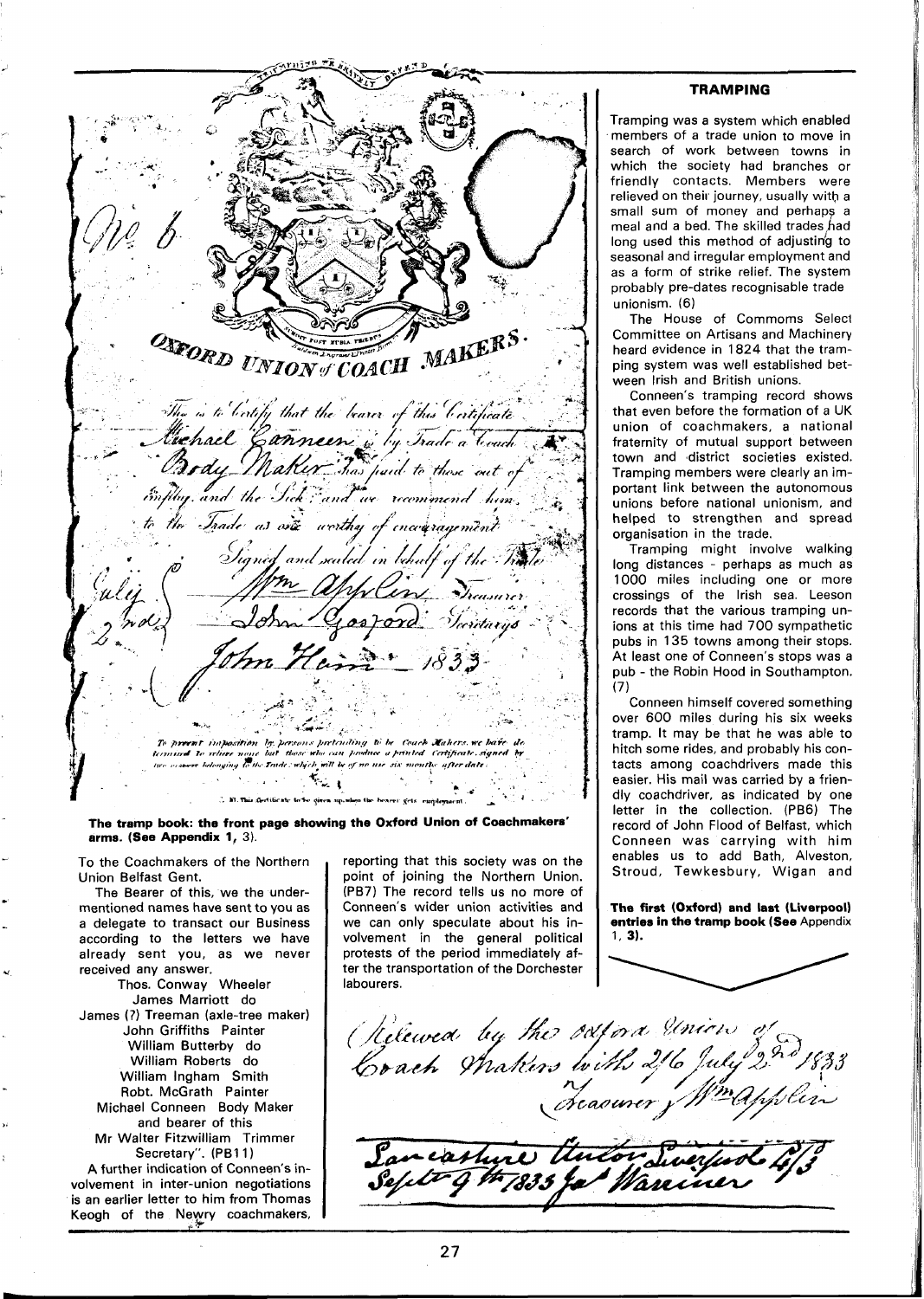ping circuit. (PB14) (Conneen's stops<br>and the amounts of relief received are<br>transcribed in Appendix II).

# **CONNEEN'S LIFE ON THE TRAMP**

During his tramp Conneen received<br>between ten and fourteen shillings a week. aoart from some aenerous pav- **<sup>1</sup>**



## **Emblem of Northern Counties' Union (See** Appendix **1,** 14).

swallowed up by the journey to Dublin. He worked for most of the month of August in Birmingham, but we do not know what his earnings were.

We do know that he was hard up by the time he arrived back in Dublin to work at Tfiomas Longe's coach factory. His pocket book contains a ticket from pawnbroker P. Gillespie of South Great George's Street from around this time (PB5). Was he, one wonders, forced to pawn some of his precious tools? And a letter from Conneen's brother Patrick a few months after Michael's return

Warrington to the coachmakers' tram-<br>ping circuit. (PB14) (Conneen's stops choice is to certify that the bease of this ping circuit. (PB14) (Conneen's stops  $\sqrt{M}$ ,  $\sqrt{N}$  can be  $\sqrt{M}$ ,  $\sqrt{M}$ , because  $\sqrt{M}$ **<sup>L</sup>\$2, I** *9.* \* A% **8** \* **4,** @ . **<sup>g</sup><sup>d</sup>**  $\alpha$  considerable time and we always found between ten and fourteen shillings a ^- **\*U** -. **&\*a"** 5 **e g?&'\* /""f-L**  ments immediately before his depar-<br>ture for Ireland, which must have been **Evach** & *Hamus Man<sup>3</sup>. A. L.* & S. Us her. Neus of the 4th May 1833.

**A testimonial given to Michael Conneen by the firm of Usher, coachmakers** A testimonial given to Michael Conneen by the firm of Using and harness manufacturers, Newcastle (See Appendix 1,1,).

from his tramp demonstrates that his new job was but an intermittent source of income. Michael Conneen seems to have faced a financial crisis at home, with a creditor taking legal action to recover a debt. The contents of his pocket book reveal many further fragments of his personal circumstances. (P88).

# **THE COACHMAKERS' TRADE**

Michael Conneen was a member of one of Limerick's most important industries. Coachmaking was a luxury trade, supplying the aristocracy and gentry with a variety of coaches, postchaises and chariots. Despite the decline in such trade since the Union of 1801, the census of 1831 records 48 coachmakers in Limerick, compared with 65 in Cork and 368 in Dublin. However, many more than this were involved in the industry, for example the



**Pawnbroker's ticket from P. Gillespie, 66 South George Street, Dublin** (See Appendix 1, **}**.

104 coach painters who appear in the census in Limerick. (8) We have already noted the range of tradesmen involved in the Dublin Union. Adams has noted that 25 different trades were directly involved in making coaches, and that many others contributed indirectly to the manufacture of the finest coaches. (9)

Conneen's own trade of bodymaking put him among the most skilled and highly paid in the industry. He would have had a knowledge of geometry and drawing, as well as an ability to work wood and metals into the most complex forms with a very high degree of accuracy. Two surviving documents are testimonials to his good workmanship from employers. The documents indicate that Conneen was a member of a class of educated artisans who enjoyed a literate and urban culture.

The bodymaker owned the widest range of tools in the trade, worth from twenty to thirty pounds. The transport of Conneen's own large chest of tools from Limerick to his new job at Longe's in Dublin was a task requiring some organisation on the part of Conneen's friend Patrick Kearney. Kearney went to great lengths to go

... to the different offices to know which of them that would Bring them the Cheapest ..."

and

"I took the liberty of opening your Box and packing up your tools in a small one for the purpose of saving what expence I could as to the tool chest it is safe ..." (PB4)

Despite the coachmakers' 'aristocratic' status in the working class, there is no evidence here that Conneen had an extravagant life style. On the contrary, his tramp record shows that unemployment was a frequent and unpleasant consequence of being a wage worker.

These documents show the connections of one Limerick skilled worker to the wider network of early labour organisation. Conneen's role in the coachmakers' union draws attention